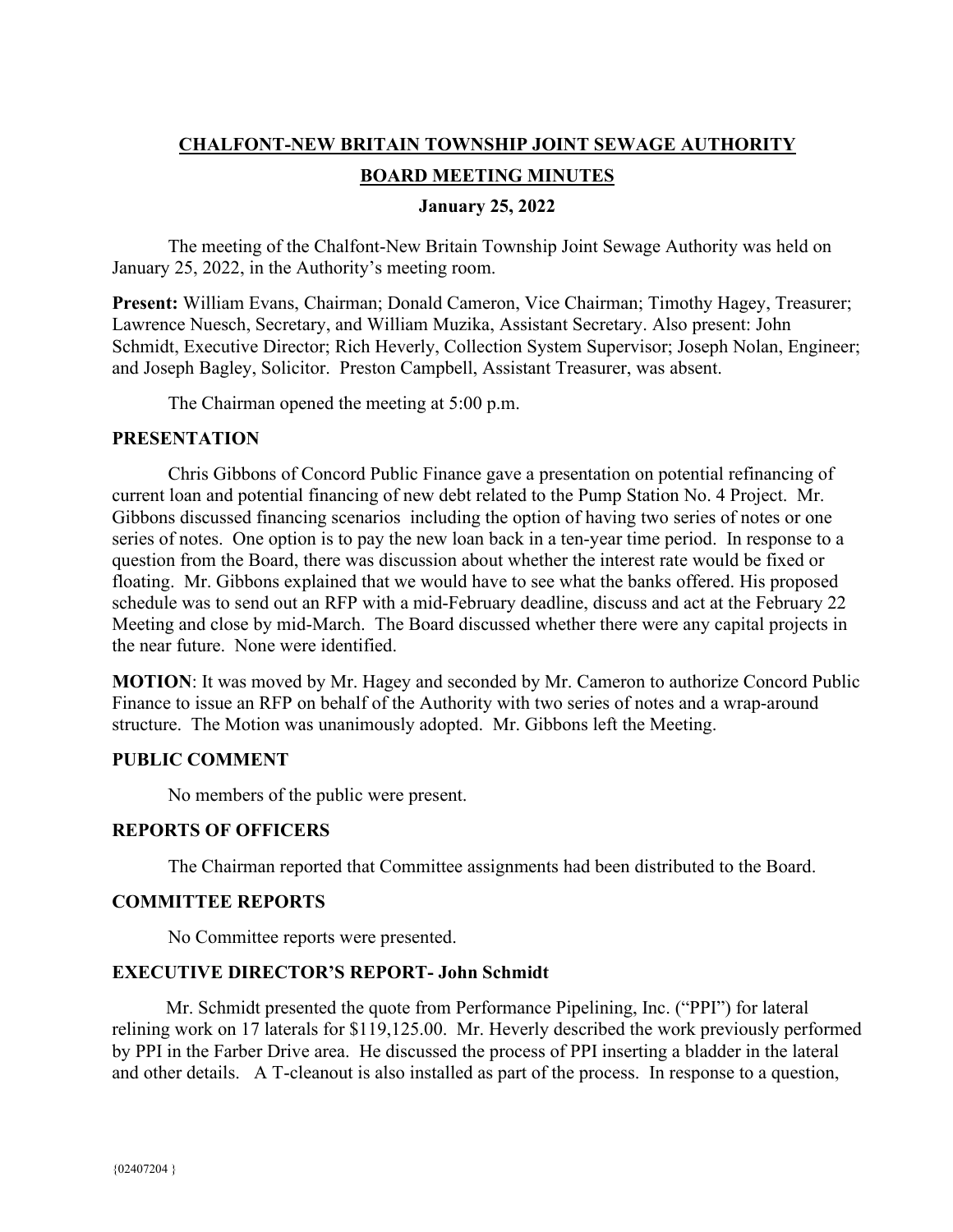Mr. Heverly stated that PPI has been good about reaching out to customers in advance to inform them that PPI is doing work in the neighborhood.

 A question was asked about whether the intent is to do this throughout the system. Mr. Schmidt responded that the intent is to eventually do more of this work in the "problem areas." The worst conditions are being addressed first based upon camera runs.

 In response to a question, Mr. Schmidt reported that \$75,000.00 has been budgeted for relining laterals.

**MOTION**: It was moved by Mr. Hagey and seconded by Mr. Nuesch to authorize the PPI re-lining proposal in the amount of \$119,125.00. The Motion was unanimously adopted.

 Mr. Schmidt sent letters to six property owners who experienced flooding in September 2021 requesting documentation and recommending the installation of back flow prevention valves.

 The Board had a general discussion of back flow preventer valves with a chart and a sample in the meeting room. The Authority is gearing up to install such valves at the six homes with the anticipated permission of the owners.

Mr. Schmidt reported that the Operations memo from October (and subsequently revised and updated) has been distributed to the Board. It contains a list of needs in the Plant. After the Board reviews, Mr. Hauser will be present for the next Board meeting.

 A flyer was distributed to the Board for annual PMAA training. Three members discussed attending.

 Mr. Schmidt inquired whether there were any revisions to the January 11 Minutes. None were suggested.

Mr. Schmidt reminded the Board that photos would be taken at the February Meeting.

 Mr. Schmidt reminded the Board that Mr. Bonner and Mr. Hahn will be invited to the next Board Meeting for a presentation.

#### **ENGINEER'S REPORT – Joseph Nolan**

Mr. Nolan reported that he received a letter from DEP about the Act 537 Special Study submitted by the Authority. Requesting information about easements, potential customers, etc... The response is almost completed. Also requested a letter from the Township which Mr. Nolan is awaiting.

#### **SOLICITOR'S REPORT- Joseph Bagley**

After a discussion, the ethics training will be postponed until the February 22 Meeting.